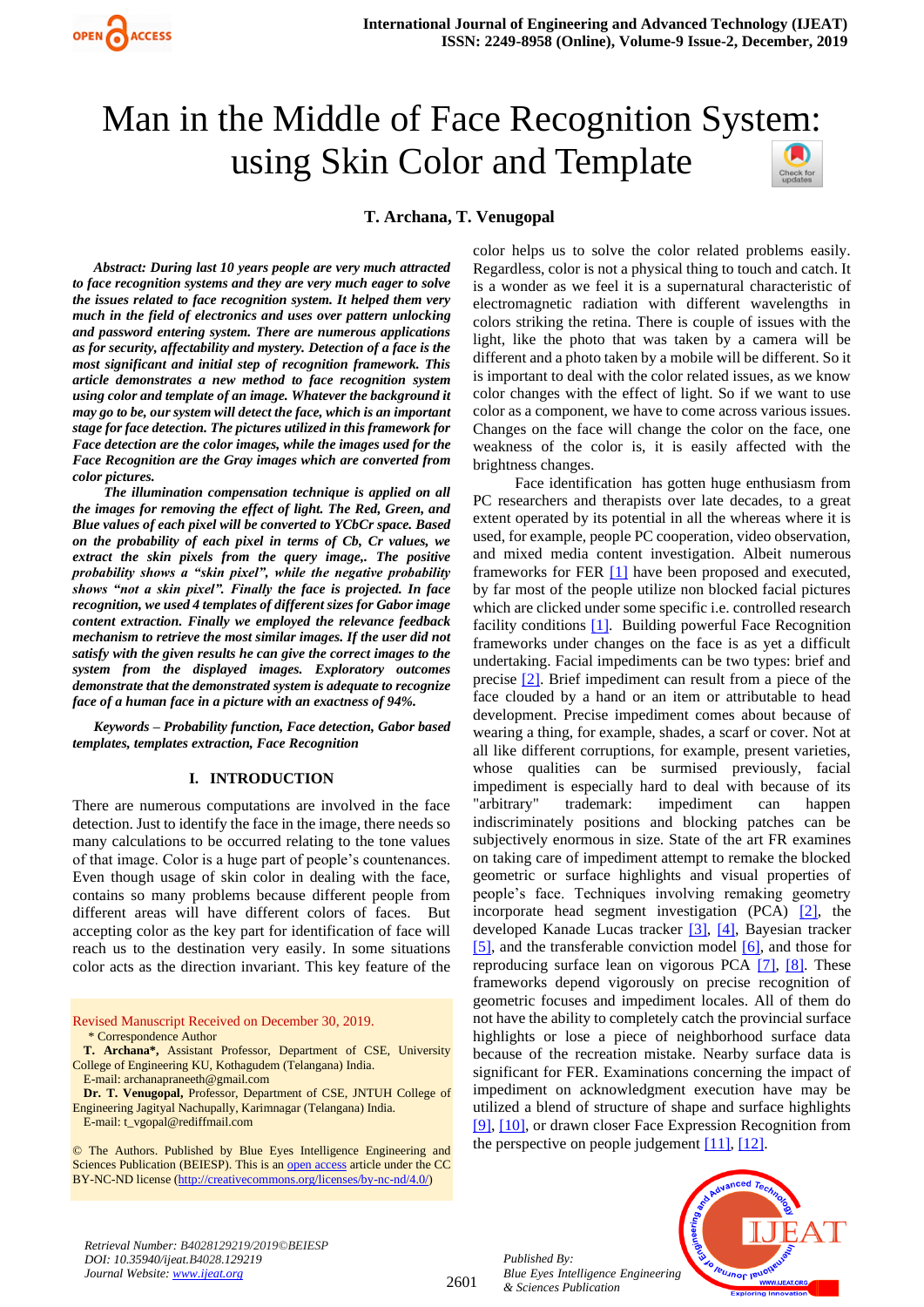As these things have given helpful knowledge, for example, the most discriminative facial territories for explicit articulations, they have been confined to impediment over determined districts, for example, the mouth, eyes, and nose. To display the "irregular" normal for impediment in reality, it is alluring to test with impediment at arbitrary areas and blocking patches of various sizes. In addition to that, most preparing and testing informational collections utilized in these examinations were coordinated and have been both blocked in a similar way. It is important to test the acknowledgment execution on blocked pictures when non-impeded pictures are utilized for preparing (crisscrossed conditions). This is especially significant for certifiable applications in that it can dispense with the progression of producing the blocked preparing pictures by mentioning customers at the hour of enrolment. It isn't essentially conceivable to acquire preparing pictures with every conceivable kind of impediment. In this work, another methodology is received and there is no endeavor to reproduce blocked pieces of a face. Rather, a strong Face Expression Recognition approach utilizing arbitrarily inspected Gabor-based templates is demonstrated. These templates are removed by a calculation and fill in as a pool of neighborhood highlights; along these lines, just a piece of them are affected by impediment. Template matching is utilized to locate the most comparative highlights situated inside a space around these templates.

This article is structured as, related work is discussed in section 2, proposed system using skin color and template based face recognition is discussed in section 3, experiment setup and results are discussed in section 4. Finally, conclusion is given in  $5<sup>th</sup>$  section.

## **II. RELATED WORK**

In this related work, we will discuss about Color models for Face Detection and various methods for Face Recognition.

#### **A. Color Models for Face Detection**

In this section, we will discuss about the red Green Blue color model and Red Green Blue Model for Face Detection and YCbCr color space and also Algorithm for Face Recognition in Space

## **a. Red Green Blue Color Model**

RGB relies upon the coordinate structure which is a guide solid shape as showed up in Fig.1. The square has the Red Green Blue regards in the three corners – colors like magneta, cyan, yellow and the other three corners the exceptionally differentiating at the root is at the corner most remote from the beginning. The dark scale is arranged in stake joining high complexity. They are called added substance ''fundamental'' considering the way that the colors are added to convey the perfect color. As a result of the high connection between's color portions: blue , green, and red as each fragment is obligated with the influence of luminance of the light power of nature, so gets frustration concerning many picture getting ready applications. In utilitarian, this model isn't fitting to portray colors similarly as human comprehension [\[13\].](#page-9-10)

#### **b. Red Green Blue Model for Face Detection**

*Retrieval Number: B4028129219/2019©BEIESP DOI: 10.35940/ijeat.B4028.129219 Journal Website[: www.ijeat.org](http://www.ijeat.org/)*

Skin tone is the significant component of the face and is one of a kind as a result of its color fixings. Skin tone pixels will be effectively recognized utilizing standardized color histogram which is standardized for each future change in the power of luminance of the division. Furthermore, consequently RGB vector is changed into a vector [r, g] color standard which thusly gives quick methods for distinguishing the skin. This gives the skin color area, which limits face as in eqn 1 and 2. As shown early RGB experiences the impact of luminance, however is as yet ready to enable us to take out certain colors which are unmistakably outside the extent of typical skin color. After the investigation of various degrees of the Red Green Blue color space, one thing was discovered that the accompanying principle functions admirably in disposing of some excess pixels that are named as non-face  $[14]$ 

$$
0.836G - 14 < B < 0.836G + 44 \implies \text{skin (1)}
$$

$$
0.79 g - 67 < B < 0.78 g + 42 \implies \text{skin (2)}
$$



**Figure 1 Red Green Blue color values on the cube** 

#### **c. Color Space: YCbCr**

YCbCr color space was portrayed to fulfill the creating need of cutting edge planning figurings of video information and has ended up being extensively used color space in modernized chronicles. It contains three sections, one section is the chrominance and other section is the luminance. TV transmission color space uses this model close by YUC and YIQ and is expected for space basic PAL and NTSC [\[14\].](#page-9-11)

YCbCr color model was found out to allow the transmission of color data on TVs recalling that the present TV in profoundly differentiating still shows pictures in shades of dim, has the typical for luminance and separate color data, and it is utilized in various areas, for instance, pressure.

## **d. Algorithm: Face Recognition in Space**

**In this model, the skin color pixels having a spot**  with the district show relative Cb and Cr regards as it is the skin color model reliant on the Cr and Cb values which can give incredible consideration of human races. YCbCr signals that are produced using the relating gamma adjusted RGB source using two described constants KB and KR. After gamma review and before scaling and parities YCbCr sign are called Y', PB, and PR and are portrayed as showed underneath in eqn 3, 4, and 5.

$$
Y' = KR * R' + (1 - KR - KB) * G' + KB * B' \quad (3)
$$

$$
PB = \frac{1}{2} * ((B' - Y') / (1 - KB)) \quad (4)
$$

$$
PR = \frac{1}{2} * ((R' - Y') / (1 - KR))
$$
 (5)

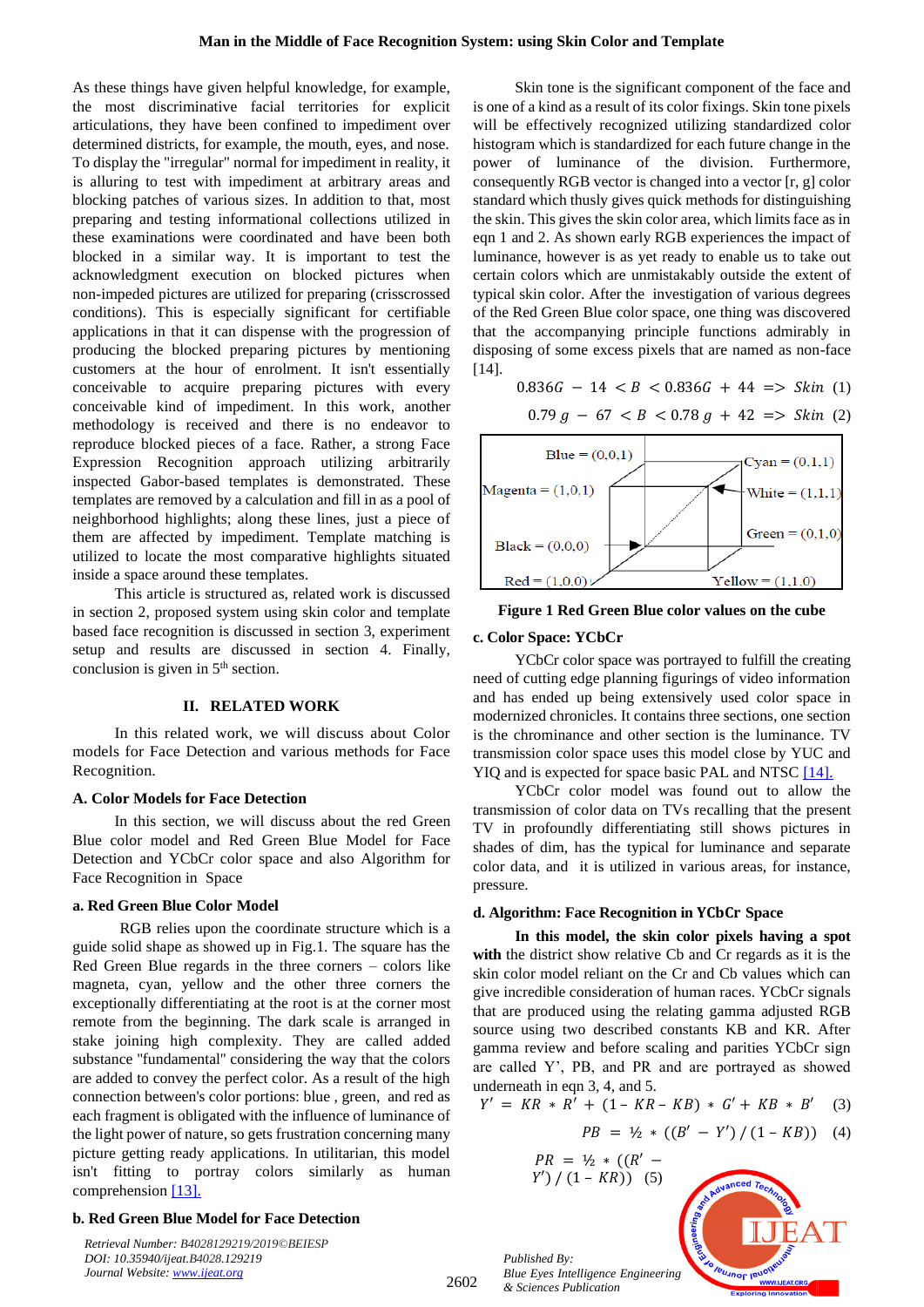

Here, gamma rectification is being utilized, therefore R',G' and B' ostensibly territory from 0 to 1,

with 0 speaking to the base force (e.g., for show of the color dark) and 1 the most extreme (e.g., for show of the color white). From this the subsequent luminance signal (Y) worth will at that point have an ostensible territory from 0 to 1. The chroma esteem (PB and PB) qualities will at that point have an ostensible territory ranging  $-0.5$  to  $+0.5$ .

In dealing with the signals in modern structure, modifying off and scaling and balances are incorporated. For instance scaling and counterbalance associated with the Y' part per assurance brings about the estimation of 16 for dark and the estimation of 235 for white when using a 8-piece portrayal. The standard has 8-piece digitized adjustments of CB and CR scaled to a substitute extent of 16 to 240. Thusly, rescaling by the division (235-16)/(240-16) equals to 219/224 is required in color system or taking care of in YCbCr space, driving quantization twists if the dynamic planning isn't occur using higher piece profundities.

The Y'CbCr that was characterized for standard-definition TV use in the ITU-R BT.601 standard for use with computerized part video is gotten from the comparing RGB space as seeks after: KB equals to 0.114, KR equals to 0.299. From the above constants and conditions, the going with can be surmised for ITU-R BT.601. Straightforward YPbPr rom basic R'G'B' is resolved as seeks after in eqn. (6), eqn. (7), and eqn. (8).

 $Y' = 0.299 * R' + 0.587 * G' + 0.114 * B'$  (6)

$$
PB = -0.168739 * R' - 0.331264 * G' + 0.5 * B'
$$
  
(7)

$$
PR = 0.5 * R' - 0.418688 * G' - 0.81312 * B'
$$
 (8)

Computerized  $Y'$ C $b$ C $r$  is derived from analogue  $R'G'B'$  as pursues in eqn. (9), eqn. (10) and eqn. (11).

$$
Y' = 16 + (65.481 * R' + 128.553 * G' + 24.966 *
$$
  
B') (9)

$$
PB = 128 + (-37.797 * R' - 74.203 * G' + 112.0 * B')
$$
\n
$$
(10)
$$

$$
PR = 128 + (112.0 * R' - 93.786 * G' + 18.214 * B')
$$
 (11)

Please keep in mind that, resultant sign will be lying in between 16 to 235; the qualities in the range 0 to 15 they are called as foot room, and the qualities ranging from 236 to 255 are called head room.

Then again, advanced Y'CbCr is gotten from computerized Rd Gd Bd (8 bits for each example) as indicated by the accompanying conditions: (as in eqn. (12), eqn. (13), eqn. (14), eqn. (15), eqn. (16), and eqn. (17).

$$
Y' = 16 + (65.481 * Rd + 128.553 * Gd + 24.966 * Bd) / 256
$$
\n(12)

$$
PB = 128 + (-37.797 * Rd - 74.203 * Gd + 112.0 * B'd) / 256
$$
\n(13)

 $PR = 128 + (112.0 * Rd - 93.786 * Gd - 18.214 *$  $Bd) / 256$  (14)

$$
Y' = 16 + (0.255 * Rd + 0.5021 * Gd + 0.0975 *
$$
  
 
$$
Bd)
$$
 (15)

$$
PB = 128 + (-0.148 * Rd - 0.368 * Gd + 0.439 * B'd)
$$
\n
$$
(16)
$$

$$
PR = 128 + (0.439 * Rd - 0.368 * Gd - 0.071 * Bd)
$$
\n(17)

The above conditions are used in the programming, some part of the proposed count. Cr and Cb are used instead of PB and PR. Resulting to inspecting and attempting various things with various breaking points, lastly it was found that best results were found out by using the going with declaration and by and large acknowledge that it isn't skin and may be ousted from additionally though[t \[15\].](#page-9-12)

Lastly, we can order the pixel as skin pixel, if the Cb esteem lies in the range given in Eq. (18).

$$
102 < Cb < 128 \implies \text{skin} \tag{18}
$$

As of now we have seen the related work for Face Detection. Now we will discuss the methods developed for the Face Recognition through the history.

## **B. Various Methods for Face Recognition**

## **a. Template based Methods**

Template matching is theoretically identified with comprehensive methodology which endeavors to distinguish faces utilizing worldwide portrayals (J. Huang, in 1998). These kinds of techniques approach the face picture all in all and attempt to concentrate highlights from the entire face locale and afterward characterize the picture by applying an example classifier. One of the strategies used to concentrate includes in a holistic system, depends on factual methodologies which are examined in the accompanying area.

## **b. Approaches: Statistical based**

A few methods that distinguish, parameterize and break down straight subspaces. Other than direct subspaces there are some measurable face recognition methods which depend on non-straight subspaces (like part PCA and piece LDA), change (like DCT, DCT and HMM and Fourier Transform) and Support Vector Machine (SVM).

## **c. Approaches: Neural Network based**

Neural Network (in 1999 B. Yegnanarayana in ref [\[16\]\)](#page-9-13) is a best apparatus for design acknowledgment issues. In Kohonen's acquainted guide (in 1998, T. Kohonen, in ref [\[17\]\)](#page-9-14), perhaps the most punctual showing of neural system for face picture review applications is accounted for. Utilizing a little arrangement of face pictures, exact review was accounted for in any event, when information picture is extremely uproarious, low goals and measurement or when bits of the pictures are absent. A couple Neural Network based face recognition systems are talked about in the accompanying.

## **d. Approach: Neural Network using single Adaptive layer**

A solitary layer versatile Neural Network (one for every individual) for face recognition, demeanor examination and face confirmation was accounted for in (T. J. Stonham, in 1984 as shown in ref [\[18\]\)](#page-9-15). A framework named Wilke, Stonham's recognition devise

(WISARD) was conceived.



*Retrieval Number: B4028129219/2019©BEIESP DOI: 10.35940/ijeat.B4028.129219 Journal Website[: www.ijeat.org](http://www.ijeat.org/)*

2603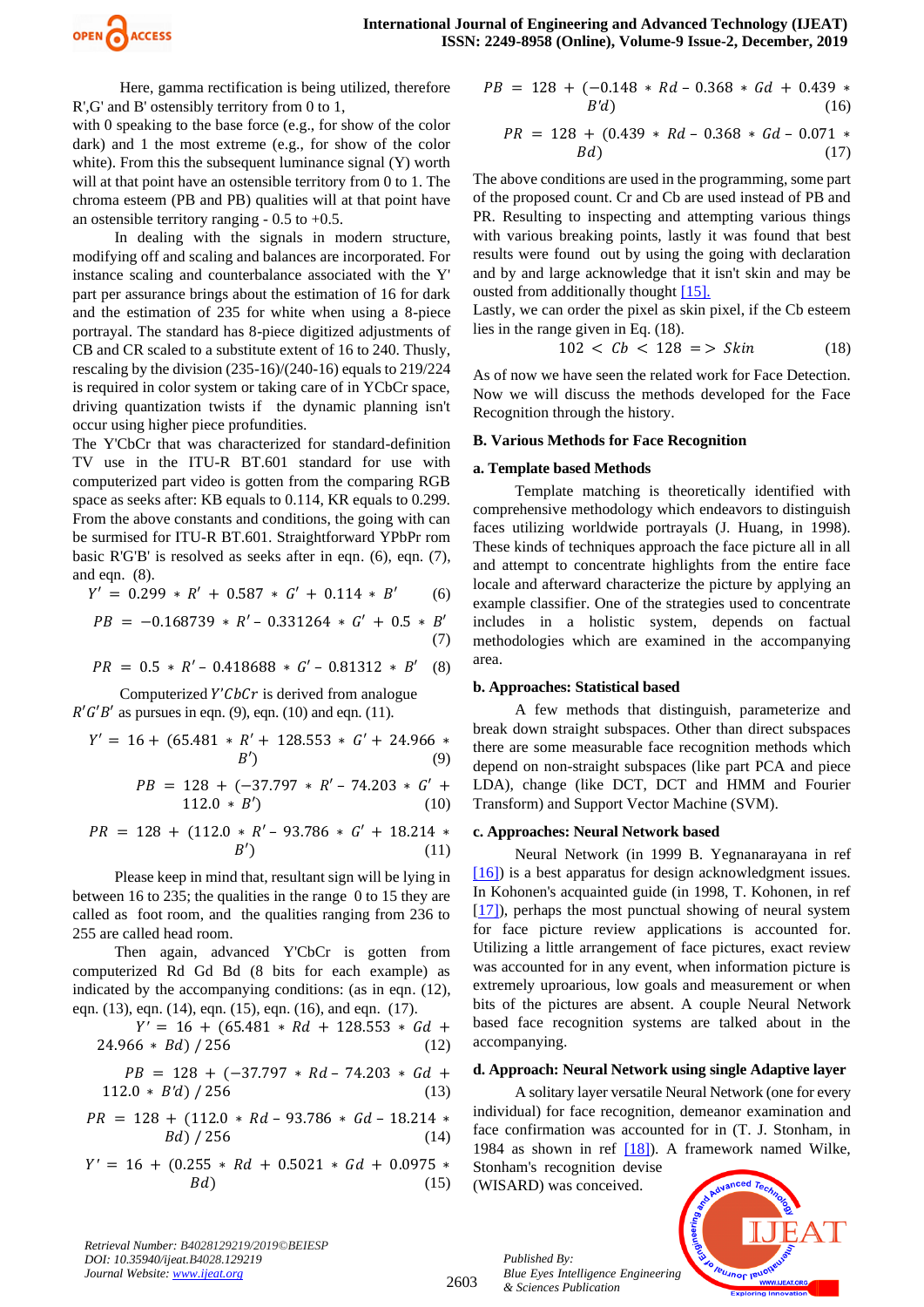It needs commonly 200-400 introductions for preparing every classifier where the preparation examples included interpretation and distinguishing proof in outward appearances.

# **e. Approach: Multilayer Perceptron**

A large portion of the present literary works on face acknowledgment framework with neural systems present outcomes with few classes (frequently underneath 20). In (in 1993, D. Demers, in ref [\[19\]\)](#page-9-16) the initial 50 head parts of the face pictures were separated and decreased to 5 values utilizing auto cooperative neural network architecture. The subsequent portrayal was grouped utilizing a multilayer perceptron approach.

# **f. Approach: Hop-field memory model:**

In (in 1998, Y. Dai, in ref  $[20]$ ), a Hop-field memory model for the facial pictures is sorted out and the ideal methodology of learning is resolved. A strategy for face acknowledgment utilizing Hop-field memory model joined with the example coordinating is proposed. It shows better execution of database having 20 countenances of 40 subjects.

# **III. PROPOSED SYSTEM**

This is our proposed system that gave us best results for face recognition. Our proposed system detects the face of a person by color based approach and it will recognize the face of a person by template based approach. It will recognize the images even with some changes and expressions in the face also. The stages in our proposed system are: firstly, it will capture the image. Secondly, the captured image will be provided with illumination compensation. Thirdly, the system will detect the face from the image through color based approach. Fourthly, that image will be sent for formation of Gabor filter images. And Fifthly, Templates will be extracted from Gabor filter images. These all the above said five phases will happen for all the images in the database for storing their template's values. When the user wants to receive the similar images from the database, then the matching of the query image template with the database images templates will take place. The architecture of the proposed system is shown in Fig.2. Fig.2 clearly explains the various stages in our proposed system.

 Proposed system algorithm is discussed below, which is divided into four stages.

# **I. Preprocessing Stage**

**Step1:** Input query image will be given by the user to the demonstrated system,

**Step2:** Calculate the probability of each pixel of query image using Eq. (26).The procedure is discussed in the Algorithm 1. **Step3:** Identify all the pixels with positive probability value. Pixels with positive probability value show the skin pixels. **Step4:** Place these pixels in different groups (Group1, Group 2,…). All the adjacent pixels lie in one group. Make all adjacent pixels as one group and other adjacent pixels as another group.

**Step5:** Draw rectangles around these groups. Find out the area of all the rectangles. Extract the rectangle with maximum area. This area will be the face area. See Figure 6. **Step6:** Develop/implement the Gabor filters by using Eq. (26) and Eq. (27) in the section c (Gabor filters).

Apply Gabor filters on the given query image, after applying it we will get set of Gabor images.

**Step7:** Extract the templates from the set of Gabor images obtained from the above step6, using the procedure discussed in the section d (Extraction of Template) and observe the Figure. 6.

**Step8:** Calculate the average of all templates (for all Gabor scales, orientations and templates for the both input and Database images) as shown in the Figure. 6.

# **II. Similarity Measure Stage**

**Step9:** Calculate the distance between the query and DB images using Euclidean distance as given in the Eq. (1).

$$
d(I, Q) = \sqrt{\sum_{i=1}^{n} (I_i - Q_i)^2}
$$
 (1)

Where  $I_i$  and  $Q_i$  are Average values of *I (DB image)* and of *Q (Query image)* respectively.

# **III. Display Result Image Set.**

**Step10:** Most relevant Images will be displayed to the client based on the distance measure from the above step6. Which are having less distance will be displayed first, next less distance images will be displayed afterwards.

**Step11:** The quantity of pictures showed will rely upon the size of the showcase window.

# **IV. Feedback Process Stage**

**Step12:** Check client satisfaction, if client satisfies with result, stop the procedure. Otherwise, ask him for the feedback.

**Step13:** Now the client will tick mark the related images from the retrieved images (images obtained in step 7). And leave the irrelevant images.

**Step14:** Now the system takes the average values of relevant images and stores them in the Average values buffer (AVB). **Step 15:** And now for the next iteration the system takes the query image given by the user. This query image may be same or different depending on the user.

**Step16:** Now the query average is compared with the Average values buffer (AVB). If the distance between them is zero, then only those images will be displayed in Step18.



*Retrieval Number: B4028129219/2019©BEIESP DOI: 10.35940/ijeat.B4028.129219 Journal Website[: www.ijeat.org](http://www.ijeat.org/)*

2604

*Published By:*

*& Sciences Publication*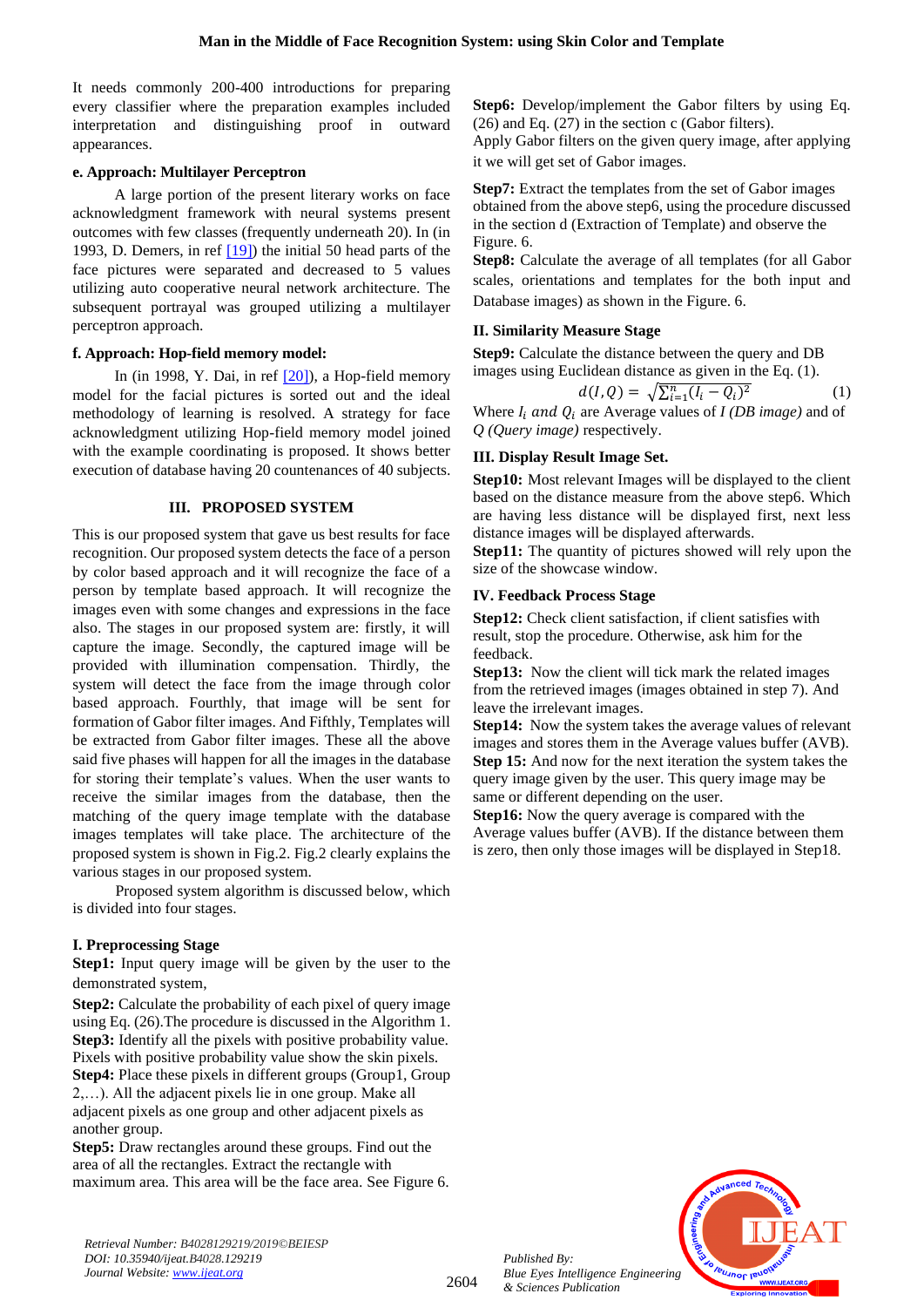



**Figure 2 Detailed Proposed System Architecture**

**Step 17:** Now the query average is compared with the average values present in the Only Face Database (OFDB). The less distance image will be displayed first and the next less distance images will be displayed afterwards**. Step 18**: Now the system will display all the related images obtained in step16 and step17. Step16 images will be displayed first and Step17 images will be displayed next. **Step 19:** Now the System asks client whether he is satisfied or not. If he is satisfied with the result set, then stop the

process. Otherwise, The System asks him to tick mark the related images.

**Step20:** Now the system will collect the average values of the tick marked images and stores them in the Average Values Buffer (AVB).

**Step21:** And now for the next iteration the system takes the query image given by the user. This query image may be same or different depending on the user.

**Step22:** Now the query average is compared with the Average values buffer (AVB). If the distance between them is zero, then only those images will be displayed.

**Step23:** Now the System compares the query average with the average values present in the Only Face Database (OFDB). The less distance image will be displayed first and the next less distance images will be displayed afterwards in Step24.

**Step24:** Now the system will display all the related images obtained in step 17 and step 18.

**Step25:** Now go to Step12 and continue from there.

# **A. Preprocessing Stage**

In this stage, the query image will go under various phases to find out the face located in the picture. At first the client will give the input image to the system. After the user gives the query image to the system, it will firstly resize the image to 226\*226. Then it will be sent for the illumination compensation. The illumination compensation removes the light effect from the image. Then after that, the image will be sent for transforming it into  $YChCr$  color model. Now, the system will take the Cb and Cr values of each pixel and it will

*Retrieval Number: B4028129219/2019©BEIESP DOI: 10.35940/ijeat.B4028.129219 Journal Website[: www.ijeat.org](http://www.ijeat.org/)*

find out the mean of Cb, and Cr values in the total image. Then it will find out the covariance matrix for the Cb, Cr values. The found out values will be used in the probability function to identify the skin pixel in the query image. All the identified skin pixels will be projected as a face, and for this face we apply Gabor filters to obtain the Gabor images. Templates will be extracted from these Gabor images and then average for query image will be calculated.

## **a. Color based approach for Face Detection**

The Face detection system stages are clearly given below in the Figure 3. Even though there are many methods to detect

the face, we are using only color model because it only extracts the skin pixels from the image, whereas when we notice the other methods, they will extract the total face

which will contain hair, and some portion of the shirt.



**Figure 3 Proposed method for Face detection**

**Algorithm 1. Proposed Face Detection Input:** Color Image

**Output:** Detected Face Begin

2605

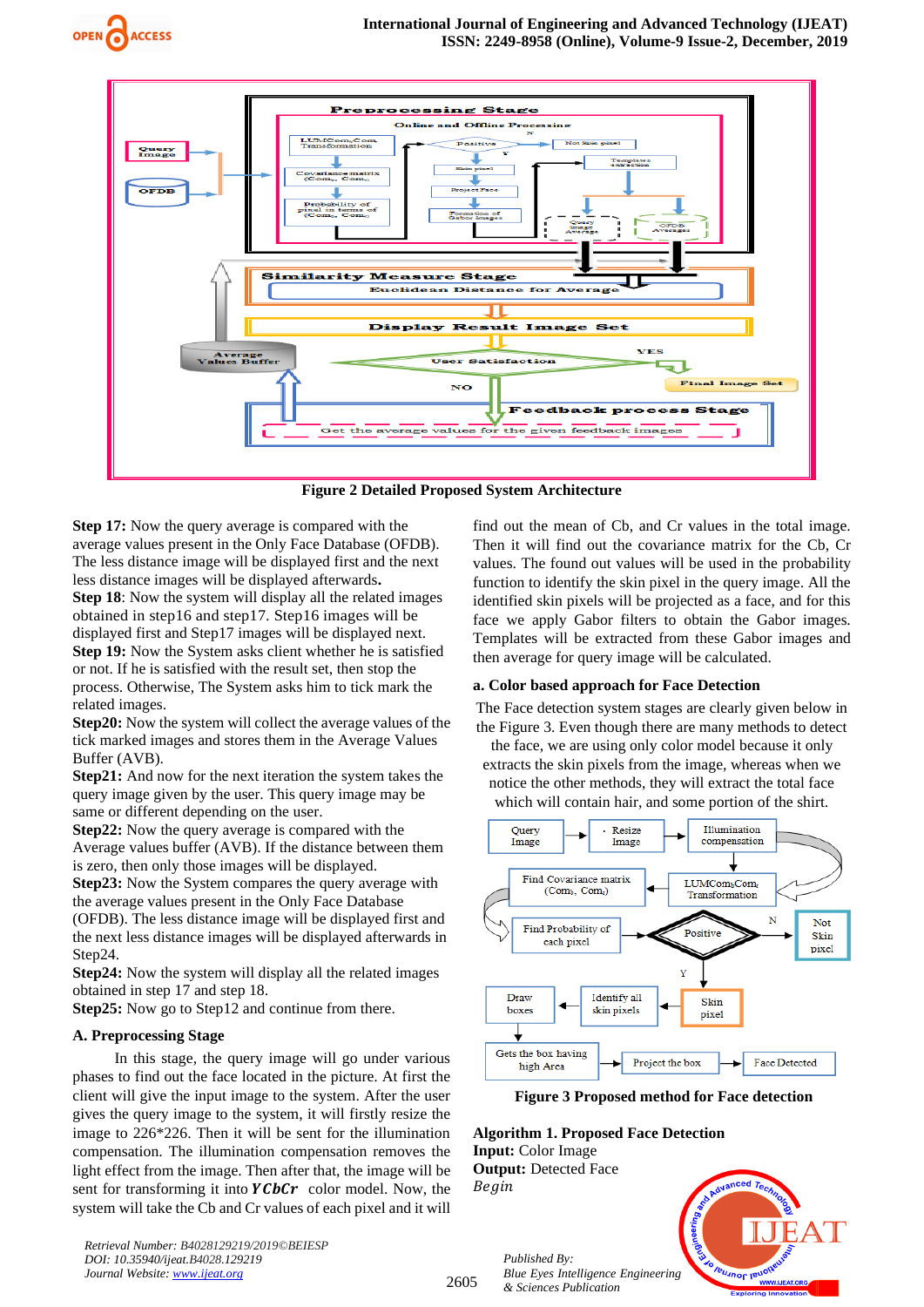**Step1:** In  $LUMCom<sub>b</sub>Com<sub>r</sub>$  colorspace, for every pixel, there will be  $Com_b$  and  $Com_r$  values present. These values are very much helpful to find out the skin region. So after the conversion of R, G, B color model to  $LUMCom_bCom_r$  color model, we will operate on skin color pixels in the form of  $Com_b$  and  $Com_r$ . The formula for converting the RGB color model to  $LUMCom<sub>b</sub>Com<sub>r</sub>$  color model as in Eq. (19) (20) and (21). Here  $LUM$  is luminance  $Com_b$  is component blue difference and  $Com<sub>r</sub>$  is the component red red difference.

$$
LUM = 0.299R + 0.587G + 0.114B
$$
 (19)  
\n
$$
Com_b = -0.169R - 0.331G + 0.500B
$$
 (20)  
\n
$$
Com_r = 0.500R - 0.419G - 0.081B
$$
 (21)

**Step2:** For every pixel we will be having the  $Com_b$  and  $Com<sub>r</sub>$  values. We will take  $Com<sub>b</sub>$  and  $Com<sub>r</sub>$  values, then calculate the mean of those values and also covariance matrix.

**Step3:** All types of skin colors have the same

two-dimensional Gaussian model  $G = (m, C)$ , where *m* speaks the mean and *C* speaks the covariance matrix (as in Eq. (22) and (23)).

$$
m = E(X) = \frac{1}{n} \sum_{i=1}^{n} x_i
$$
 (22)

 $C = E [(X-m) (X - m)^T] = \frac{1}{R}$  $\frac{1}{n}\sum_{i=1}^{n}(x_i-m)(x_i-m)^T$  (23) Where  $x_i = (Com_b, Com_r)^T$  color values of pixel *i* in the training samples, *n* accounts the total number of color pixels. Example: after a statistic of 3051375 skin pixels from 200 color face images, we can get m and c values as in Eq. (24) and (25)

$$
m = [117.4361, 156.5599] \tag{24}
$$

$$
C = \begin{bmatrix} 160.1301 & 12.1430 \\ 12.1430 & 299.4574 \end{bmatrix}
$$
 (25)

**Step4:** In this skin color model, the probability of each pixel of query color image can be got, and the output of the image

looks like that of skin. The probability is calculated as Eq.  $(26)$ 

$$
p(Com_b, Com_r) = \exp[-0.5(x - m)^T C^{-1}(x - m)]
$$
 (26)  
Where  $x = (Com_b, Com_r)$ 

**Step5:** if  $p(\text{Com}_b, \text{Com}_r)$  is positive, indicates skin color pixel. Otherwise that pixel is not a skin pixel. Draw boxes around the skin pixels which are adjacent to one another. Don't draw the boxes for the skin pixels which are not adjacent. Find the area of all the boxes drawn. Extract the box with maximum area and project that portion. Hence the face is detected.

**Step 6:** So we can represent our model as the Skin Pixel Probability Model (SPPM). As we are finding whether a pixel is skin pixel are not based on the probability of that pixel.  $End$ 

# **b. Template Based Approach for Face Recognition**

The Face Recognition system stages are clearly given below in the Figure 5. Even though there are many methods to recognize the face, we are using only Gabor based model because, The given image is viably multiplied with motivation reaction of the Gabor filters, the general equation is shown in equation (27), bringing about a progression of Gabor images with highlights, for example, edges and bars helpfully underlined for good segregation between facial appearances, So that, the faces with similar appearances will be retrieved to the user.

The detailed step by step process after the templates extraction is given is given in figure 6. Before going to the process of template extraction, we need to understand what is

*Retrieval Number: B4028129219/2019©BEIESP DOI: 10.35940/ijeat.B4028.129219 Journal Website[: www.ijeat.org](http://www.ijeat.org/)*

meant by the Gabor filter. The detailed explanation for Gabor filter is given in the section 3.3.



**Figure 4 Proposed Face Detection System Stages**



**Figure 5 Proposed Face Recognition stages**

# **c. Gabor filters**

Gabor filters are a standout amongst the most ordinarily utilized surface descriptors for speaking to outward appearance data under changes on the face circumstances in past investigations. In this paper, 2D Gabor filter [20] is embraced and it very well may be numerically communicated as in eq 27 and 28.

$$
F(x,y) = exp(-\frac{x^2 + y^2y^2}{2\sigma^2}) \times cos(\frac{2\pi}{\lambda}X)
$$
 (27)

$$
X = x \cos \theta + y \sin \theta, Y = -x \sin \theta + y \cos \theta \qquad (28)
$$

where, orientation  $\theta$ , the viable width  $\sigma$ , the wavelength  $\lambda$ , the perspective proportion  $\gamma$ . Rather than the broadly utilized five scales, eight scales (are embraced here to test the outcomes utilizing a bigger number of scales. We used 8 different  $\sigma$  values ranging from 5 to 40 (5, 10, 15, 20, 25, 30, 35, 40). Subsequently, four orientations (- 45°, 90°, 45°, 0°) are utilized. And the other remaining parameters are kept as constant. For the values of  $, \lambda$ , we used 0.25, 30 respectively as constant. The given image is viably convolved with motivation reaction of the Gabor filters as in equation (28), bringing about a progression of Gabor images with highlights, for example, bars and edges helpfully underlined for better segregating between facial appearances.

# **d. Extraction of Template**

Template extraction receives the given algorithm to gather a lot of templates (As appeared in Figure 8). In this paper, four templates sizes are utilized: 2×2, 4×4, 6×6, 8×8.

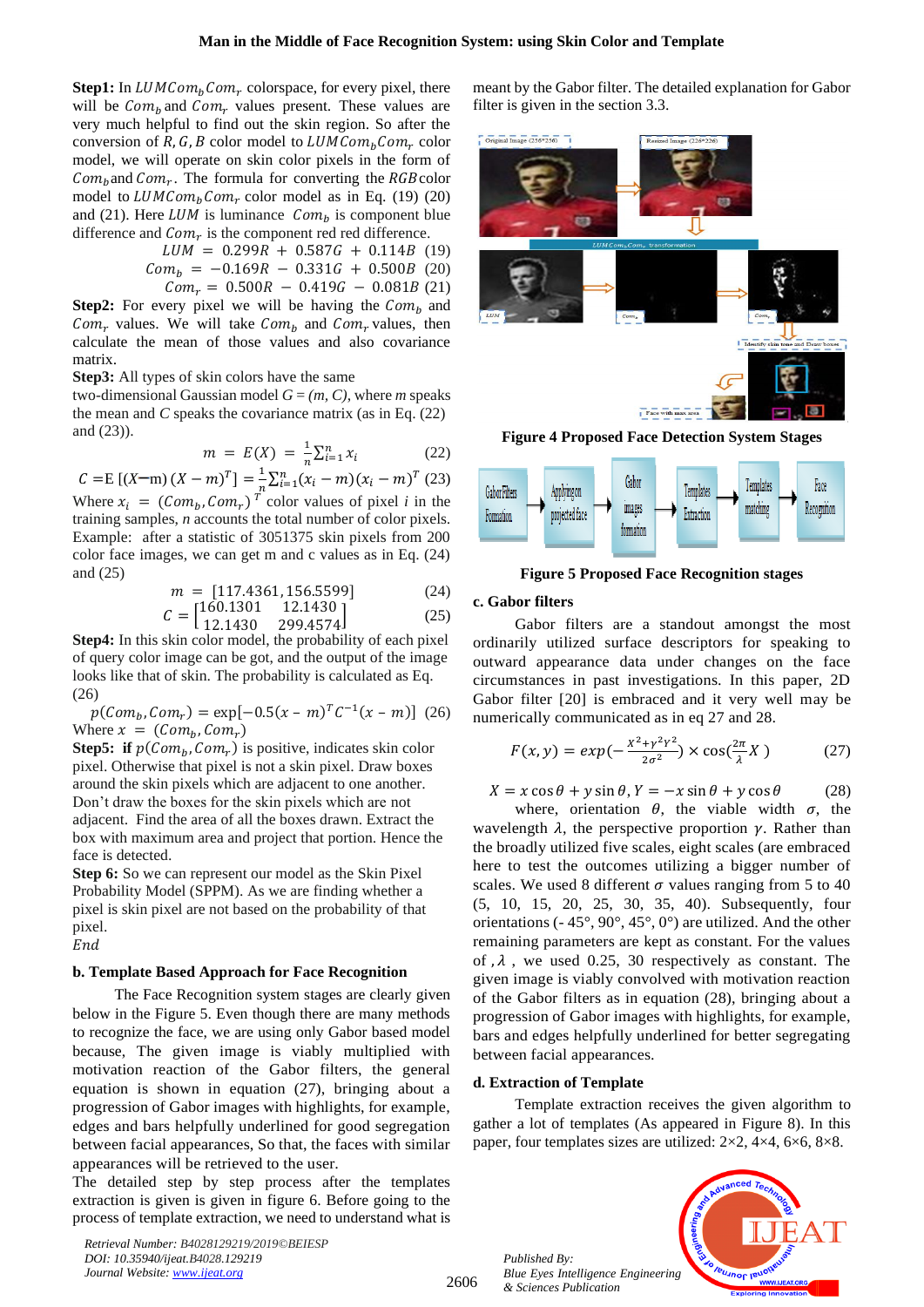

These templates are the two dimensional windows which will be super imposed on the Gabor images of particular scale. A detected face can have 32 Gabor images. These Gabor images will be dived into groups of four in each group. Each group is called as a scale. Each scale will consist of 4 Gabor images. The templates will be superimposed on the Gabor image at a particular location $(x, y)$  of the Gabor image. One template will extract the pixel values from the 4 different orientations of the same scale. The pixel values are extracted for each template will be stored based on the number of scale. The templates will be applied on all the Gabor images obtained which belongs to all 8 scales and 4 orientations. The extracted values of each template from 4 orientations will be collected and then the average for each template is calculated. So for one scale we will be getting the  $4*4$  i.e 16 templates. So for all these 16 templates we will be getting the 16 averages. When these 16 averages are combined together, we will get one average known as *Scale Average*. As we know there are 8 scales, then we can have 8 Scale Averages We keep these average values in one vector. So for every image there will be a vector containing the 8 scale average values in it and for every scale we can have a vector storing average values of 4  $P_j \times P_j$  templates. And for every  $P_j \times P_j$ template we can have a vector storing the average values of  $O_{num}$ . We use Euclidean distance for similarity matching.

In order to understand about how the template is being extracted, we need to understand what is happening at various levels. The template extraction involves various levels. The first level is the Scale level and second level is the Orientation level and the third level is the Template level. Now the paragraph below will explain what is happening at various levels.

**Scale level:** After the convolution of Gabor filters with the Query image, we will get the Gabor images. These Gabor images are divided into scales. There are totally eight scales. These eight scales we got because we used 8 different values for  $\sigma$ . These eight scales will consist 32 the Gabor images. We divided the total 32 Gabor images into 8 parts. So that each part will contain the 4 Gabor images.

**Orientation level:** At this level we have four Gabor images for each scale. These four Gabor images of each scale are formed with the four orientation values that we have used.

**Template level:** At this level we will apply 4 templates of different sizes on the Gabor images of different orientations. At this level, the templates will get convolved with the Gabor images.The various levels are shown in the figure 6 below. From the top to bottom we can observe the various levels in the figure 6. Scale level is the highest level and template level is the lowest level. We combine all the averages obtained in various levels (as shown in equation 29). The average obtained here represents the image average. We compare the similarity of images based on this average only.

$$
s(x, y) = \frac{1}{8} \sum_{i=1}^{8} \frac{1}{4} \sum_{j=1}^{4} \frac{1}{4} \sum_{k=1}^{4} x_i
$$
 (29)

Figure 7 shows how the query image goes under various stages. As we can observe in the image, firstly the Gabor images are formed for query image. Then Templates will be applied on those Gabor images. These template are just the two dimensional windows which will extract the content of the image.

# **Algorithm2. Template Extraction**

Begin

*Input*: Query image, Gabor scale  $S_m$  (m=1,...,8), Template size  $P_i$  ( $j = 1, ..., 4$ ), and Gabor orientation number  $O_{num}(1...4)$ Output: template\_avg //for all 8 scales For  $(S_m \ (m = 1, \ldots, 8))$  //for all orientation numbers For ( $O_{num}(1,...4)$ ) // for all 4 template sizes For  $P_i$   $(j = 1, ..., 4)$ **Step 1:** select  $X$ - and  $Y$ -axes positions in  $S_m$ **Step 2:** template sizes of  $P_j \times P_j$  should be extracted **Step 3:** calculate average of pixel values. **Step 4:** store the template average End **Step 5**:Store all the template averages obtained in step 4 End **Step 6:** store all the template averages obtained in step 5 End *Imgname\_avg/template\_avg*



*Published By:*

*& Sciences Publication*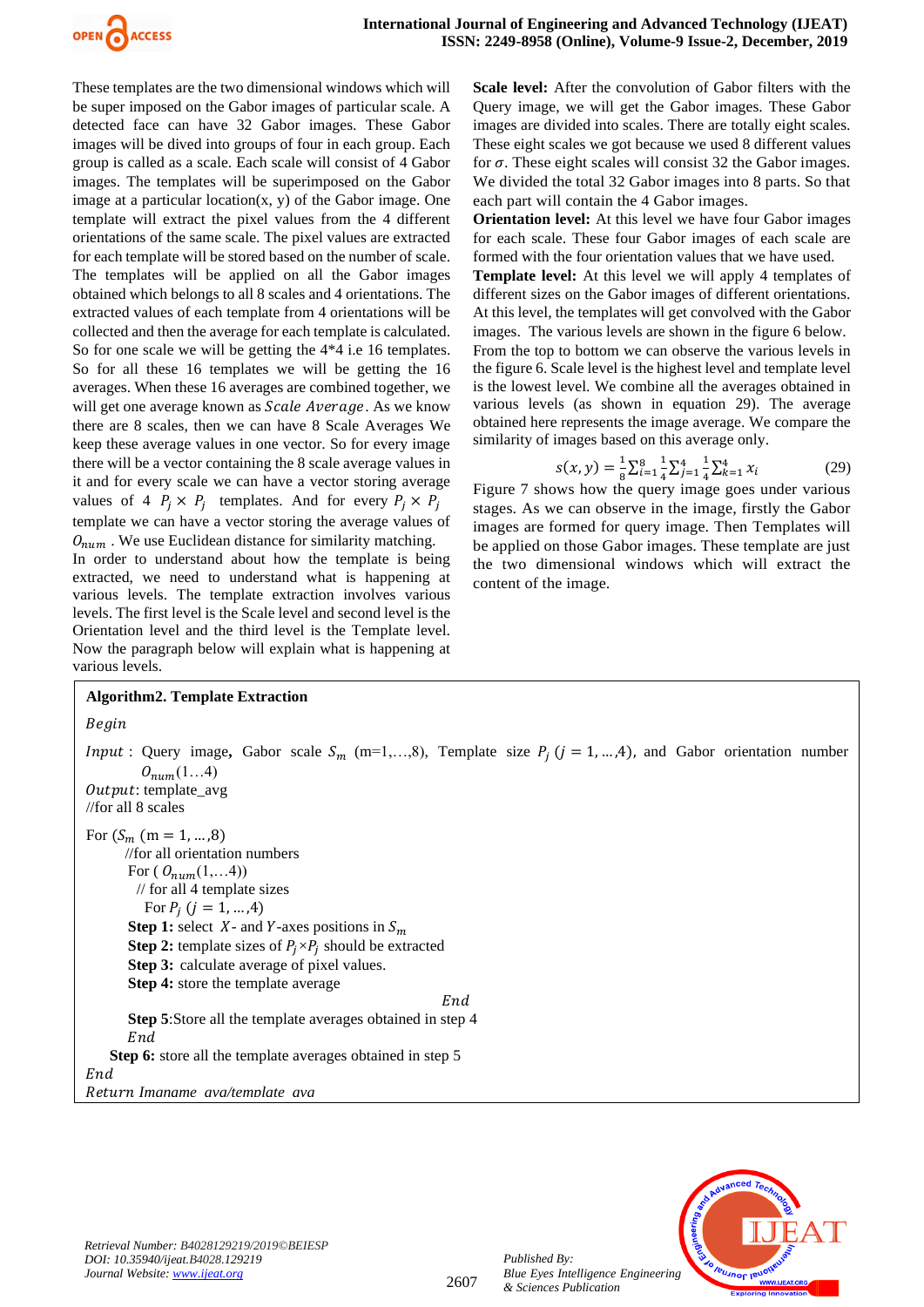

**Figure 6 Flow of finding an image average**



**Figure 7 from left to right: (a) Query image, (b) Gabor images of 3 scales, each scale with four orientations (c) only one scale is taken, showing a template being selected from ith orientation at (X, Y) location.**

## **B. Similarity Measure Stage**

In this stage, we compared the average value obtained for query image with the average values present in the database. For this purpose we have used Euclidean distance. Now in 3.5 section we see how we compare the average values.

## **a. Template matching**

Template matching is used to match the input image content with the dataset images content. We get the average values for all the templates and for all the 8 scales. The final average value that we got by computing the average values of all scales is compared with the database images average values. The equation for finding the similarity in terms of average is shows in Equation (30). Based on the Euclidean formula, for similarity matching we used the equation (30). As we know that we get 4 templates for each Gabor image, and also each scale contains 4 Gabor images with each Gabor image containing the 4 templates, and we find the average for each template.

$$
d(I, Q) = \sqrt{\sum_{i=1}^{n} (I_i - Q_i)^2}
$$
 (30)

*Retrieval Number: B4028129219/2019©BEIESP DOI: 10.35940/ijeat.B4028.129219 Journal Website[: www.ijeat.org](http://www.ijeat.org/)*

2608

Based on the Threshold value that we prefer, matched images will be shown to the user. In those images the user has to select the images which are mostly related to the query image.

## **C. Display Result Image Set Stage**

After the completion of similarity measure stage, the third stage that we come across is, Display Result Image Set Stage. In this stage the similar images will be displayed to the user. These images will be displayed on a window called Display Window. 10 images will be displayed to the user for each iteration, because we have set the limit of Display window to 10 only. This is because 10 images can be clearly viewable on the Display Window and More images on the display window seem to be clumsy and user feels unpleasant.

## **D. Feedback Process Stage**

After the similar images are displayed then the user will be asked for the feedback. The system will collect the most common images based the feedback response given by the user. The user is given a chance to give the feedback based on the most similar images will be given most priority and the less similar images will be given less priority. The user will freely give the number to the images which he is giving as a feedback to the system. The system will recognize the most similar image to the query image if that's image number value is less. Note that numbers will start from 1. The most similar image will be given 1 number and then the next most similar image will be given as 2, this process of giving the feedback continues according to the user interest. If the user finds the 10 most similar images, then he can give the number from 1 to 10. We should keep in mind that there will be a chance that, a single user will have different images with different expressions.

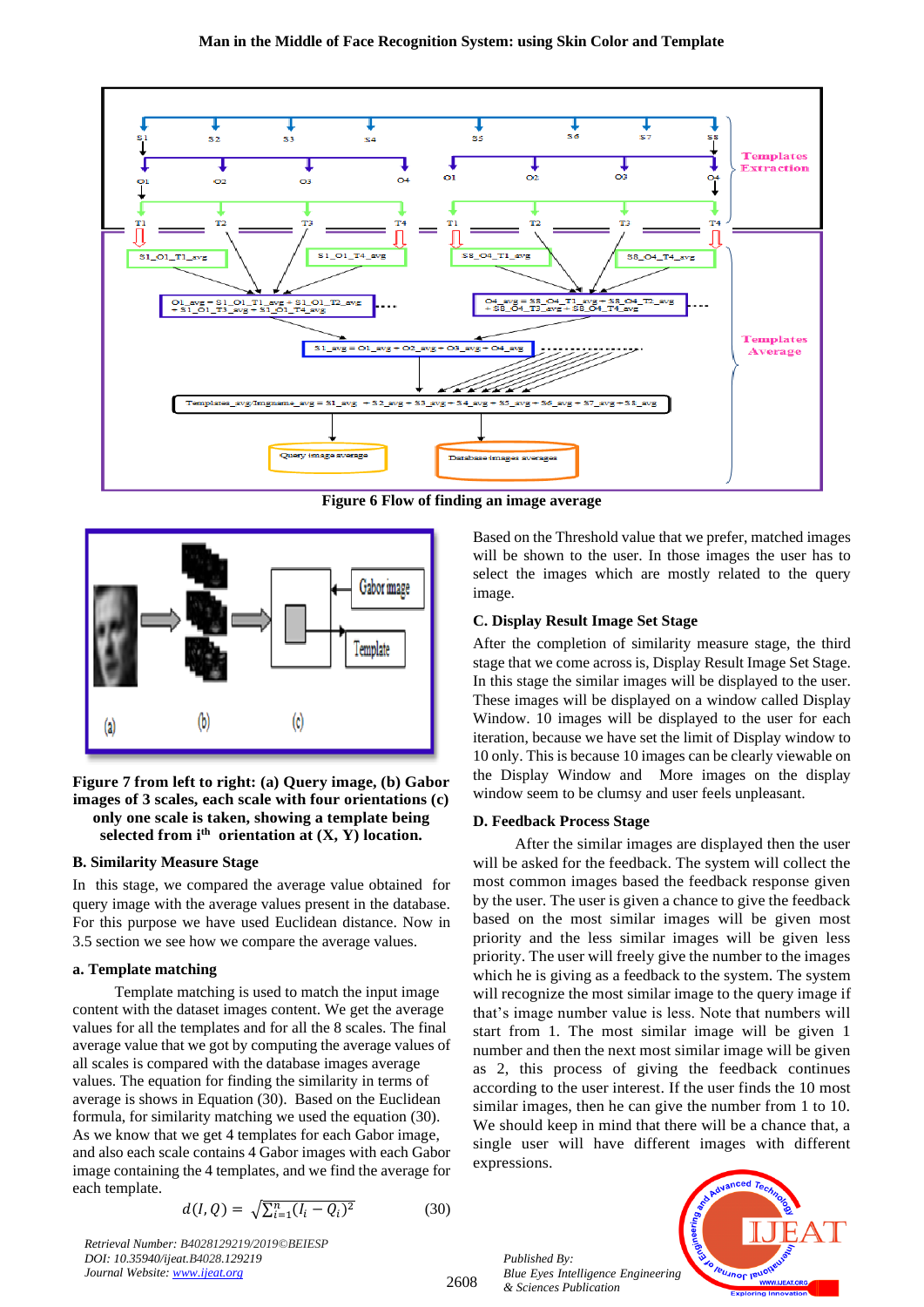

So the user has to keep in mind that he is working on a system where he can get the images of one person. Whenever the system displays the images to the user, which are not related to the query image given, then the user should mention them as irrelevant, by giving -1 number to them, and the relevant images will be given feedback based on their most similarity with the query image. We should note that the images assigned with -1 are not related to the query image. The images assigned positive values with them are treated as relevant images.

# **IV. EXPERIMENT SETUP**

In our experiment, we have used the PubFig Database. The PubFig database is a large, real-world face dataset consisting of 58,797 images of 200 people collected from the internet. Unlike most other existing face datasets, these images are taken in completely uncontrolled situations with non-cooperative subjects. Thus, there is large variation in pose, lighting, expression, scene, camera, imaging conditions and parameters, etc. Figure 8 shows some of the images in Pub Fig database with variation in pose, lightning, expression, and camera variations.



**Figure8. Images in PubFig database**

Our database contains 400 images. It is divided into two parts. The first part contains development set images and the second part contains the evaluation set images. The development set and evaluation set contains 200 images. In development set and evaluation set we have 10 people. For 10 people we have taken 20 images with some variations in the appearance of the image.

The experimentation was performed on the Windows platform powered by a Core 2 duo processor 2.6 GHz CPU using 4 GB of RAM. The prototype system is implemented using Opencv.

# **V. PERFORMANCE ANALYSIS**

Here in Table 1 we can see the experimental results for our Face detection method. Our method gave us good results in detecting the face. Here in the Table 1 it can be seen that, the identification value for one-face image is 94 percent. In Table 2 we can see the comparison of algorithms. When we compare our method with the Hewa Majeed [\[21\]](#page-9-18) we can find that our method is better than that. This similarity shows that the demonstrated calculation gives best outcomes.

|  |  |  |  |  | Table 1 Total outcomes of the experiment |
|--|--|--|--|--|------------------------------------------|
|--|--|--|--|--|------------------------------------------|

| <b>Type of</b><br>Image | No of<br>faces | <b>Exactly</b><br>detected<br>faces | lost<br>faces | Rate of<br><b>Detection</b><br>$($ %) |
|-------------------------|----------------|-------------------------------------|---------------|---------------------------------------|
| One<br>face             | 100            | 94                                  | n             | 94.0                                  |

*Retrieval Number: B4028129219/2019©BEIESP DOI: 10.35940/ijeat.B4028.129219 Journal Website[: www.ijeat.org](http://www.ijeat.org/)*

| <b>Criteri</b><br>on | RG<br>В<br>Spa<br><b>ce</b><br>[22] | YCb<br>$C_{r}$<br>Color<br>[22] | <b>HSI</b><br>Spa<br>ce<br>[22] | Hewa<br>Majeed <sup>[</sup><br>21] | <b>Demonstra</b><br>ted method |
|----------------------|-------------------------------------|---------------------------------|---------------------------------|------------------------------------|--------------------------------|
| Accura<br>cy         | 21.6<br>4 %                         | 84.61<br>$\%$                   | 73.8<br>$\%$                    | 92.69 %                            | 94%                            |

Table 3 and 4 shows the performance analysis for face recognition. We evaluated the System's performance with the Average precision. The formula for average precision is given below in equation no (30).

$$
Precision = \frac{A}{A+B} \times 100\tag{31}
$$

Where A gives the number of relevant images accessed and B gives the number of irrelevant images accessed

The system's working is evaluated for each input image and their corresponding precision value is calculated using the above equation. From the Table 3 shown below, we can clearly observe that our approach is well enough to retrieve more similar face images and that it also decreased the retrieval of false positive images when compared with its counterpart skin color based and template based approaches. Figure 9 gives the Precision graph of proposed method with other methods.

# **Table 3: Precision values of proposed method with other methods.**

| <b>Iterations</b> | <b>Skin</b><br>Color<br>based | <b>Template</b><br>based | <b>Proposed</b><br>Approach(FRSTR) |
|-------------------|-------------------------------|--------------------------|------------------------------------|
|                   | 0.088                         | 0.138                    | 0.126425                           |
| 2                 | 0.09428                       | 0.14428                  | 0.19625                            |
| 3                 | 0.106424                      | 0.156424                 | 0.229426                           |
| 4                 | 0.111579                      | 0.161579                 | 0.250526                           |
| 5                 | 0.122546                      | 0.172546                 | 0.268985                           |
| 6                 | 0.135                         | 0.185                    | 0.293378                           |
| 7                 | 0.155                         | 0.205                    | 0.33704                            |
| 8                 | 0.178899                      | 0.228899                 | 0.382095                           |
| 9                 | 0.22883                       | 0.278899                 | 0.433161                           |
| 10                | 0.26226                       | 0.31226                  | 0.480132                           |



**Figure 9: Precision graph of proposed method with other methods.**

*Published By: Blue Eyes Intelligence Engineering & Sciences Publication* 



2609